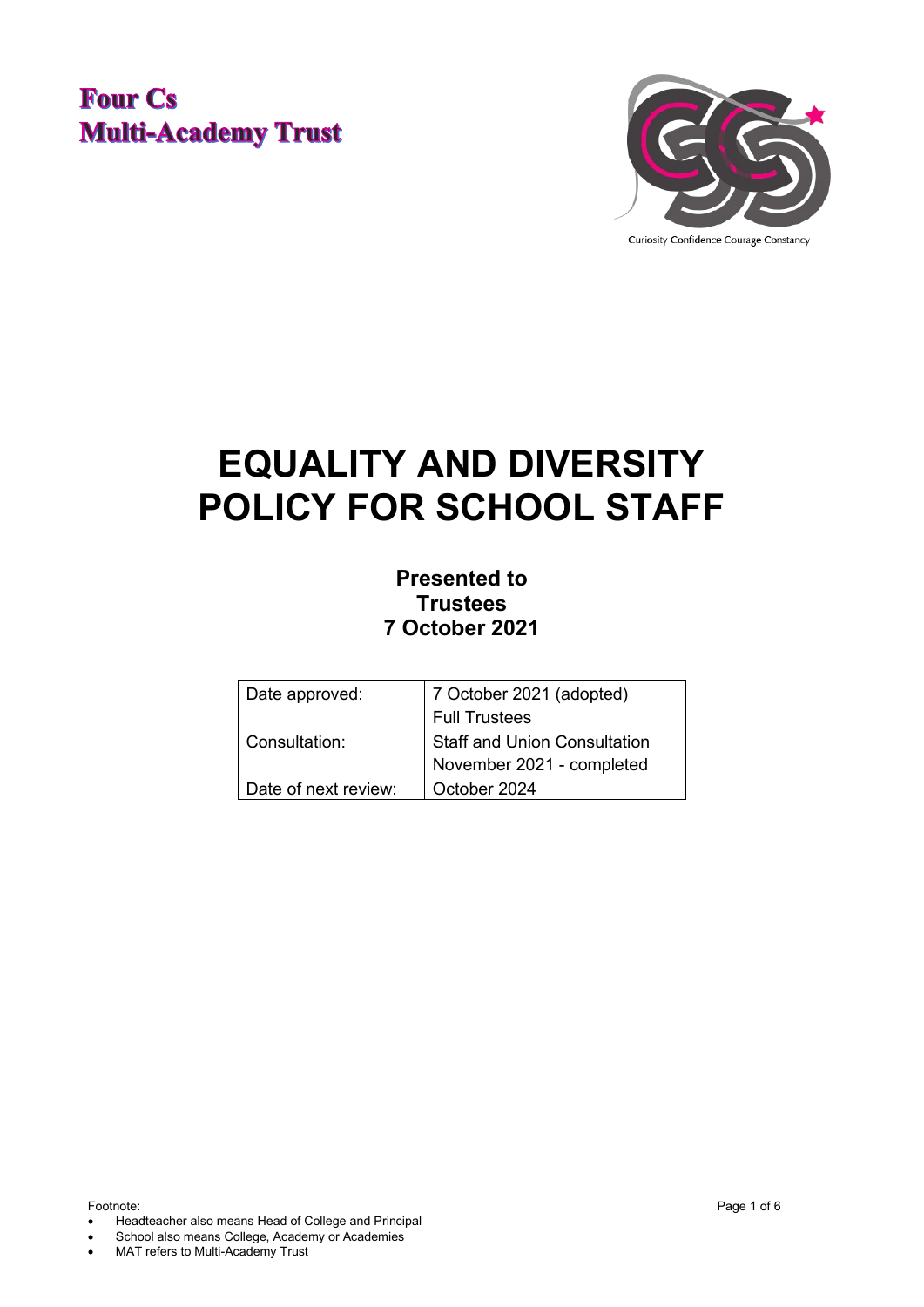#### **EQUALITY AND DIVERSITY POLICY FOR SCHOOL STAFF**

#### **Contents**

- 1.0 Terms of Reference
- 2.0 Introduction
- 3.0 Scope and Purpose of the Policy
- 4.0 Protected Characteristics
- 5.0 How can you be Discriminated Against?
- 6.0 Employee Training, Promotion and Conditions of Service
- 7.0 Discipline and Termination of Employment
- 8.0 Disability Discrimination
- 9.0 Fixed-term Employees, Casual and Agency Workers
- 10.0 Part-time Work
- 11.0 Breaches of this Policy
- 12.0 Who is Responsible for this Policy?
- 13.0 Review

Footnote: Page 1 of 6

- Headteacher also means Head of College and Principal
- School also means College, Academy or Academies
- MAT refers to Multi-Academy Trust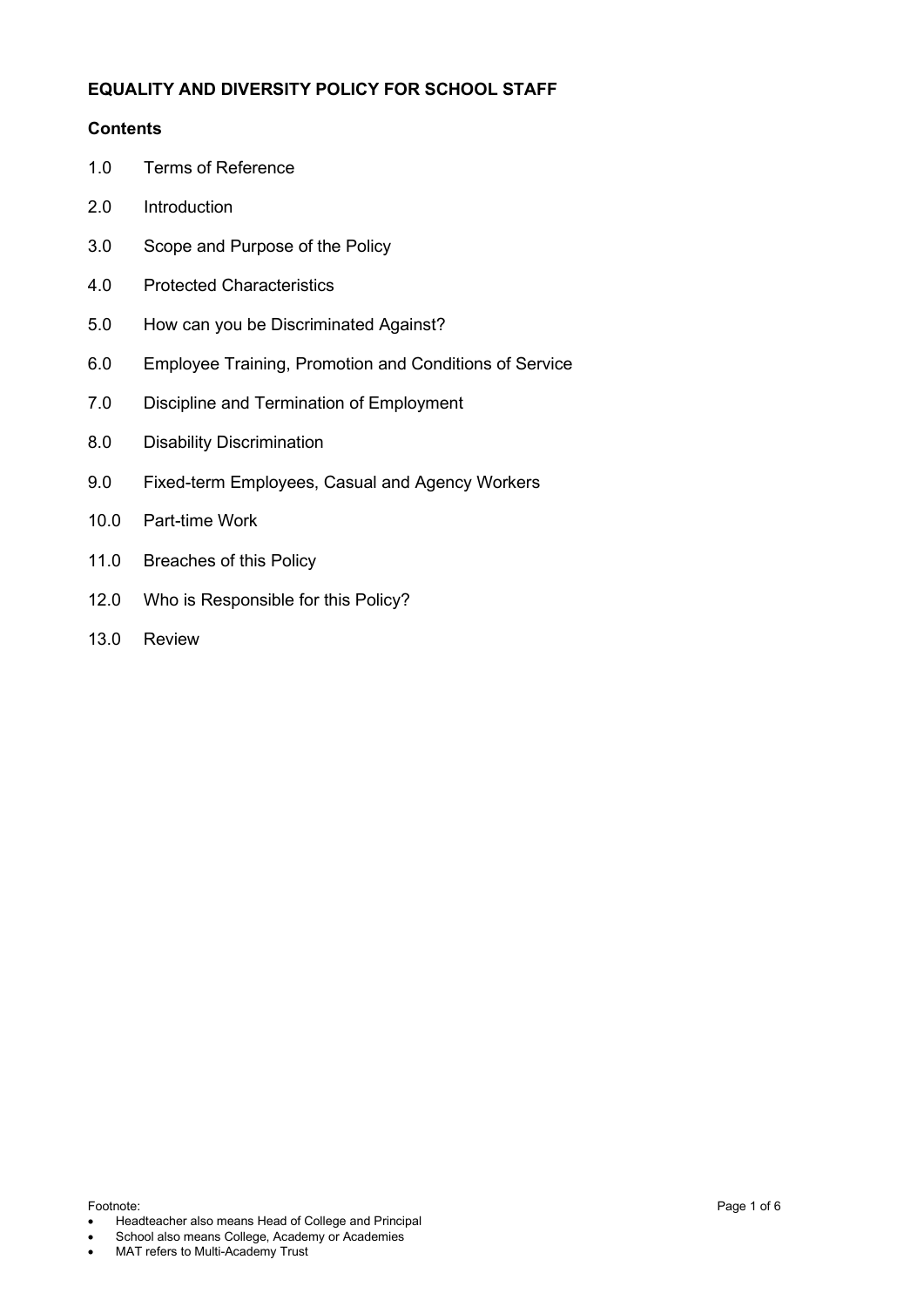#### **EQUALITY AND DIVERSITY POLICY FOR SCHOOL STAFF**

#### **1.0 Terms of Reference**

- 1.1. For all employees, volunteers, Governors, Trustees and Members employed or appointed by the Trust Board of the Four Cs MAT.
- 1.2. Definitions:

"Headteacher" also refers to any other title used to identify the Headteacher, where appropriate, or other senior manager delegated to deal with the matter by the **Headteacher** 

"Companion" refers to a person chosen by the employee to accompany them, who shall be a trade union representative or a workplace colleague.

#### **2.0 Introduction**

- 2.1. The Trust Board is committed to promoting equality of opportunity for all employees and job applicants. We aim to create a supportive and inclusive working environment in which all individuals are able to make the best use of their skills, free from discrimination or harassment, and in which all decisions are based on merit.
- 2.2. The Trust Board will take allegations of discrimination seriously and address them promptly and confidentially, where possible.
- 2.3. This policy covers all individuals working at all levels and grades, including senior managers, employees, trainees, part-time and fixed-term employees, volunteers, casual workers, agency staff, Governors, Trustees and Members (all collectively referred to as employees in this policy). All employees have a duty to act in accordance with this policy and treat colleagues with dignity at all times, as well as a duty not to discriminate against or harass other employees, regardless of their status. Details of this are in the Bullying and Harassment Policy and Procedure (Staff).
- 2.4. All employees are personally responsible for ensuring that they adhere to the policy and promote our aims and objectives with regard to equal opportunities. In certain circumstances, the Trust Board could be held to be vicariously liable for the actions of their employees. Employees should be aware that they may be personally liable if they are found to have discriminated against another person whilst in school or on school-related business.
- 2.5. This policy does not form part of any employee's contract of employment and it may be amended at any time following consultation. Elements of this procedure may be varied as appropriate in any case.

#### **3.0 Scope and Purpose of the Policy**

- 3.1. This policy applies to all aspects of our relationship with employees and to relations between employees at all levels. This includes job advertisements, recruitment and selection, training and development, opportunities for promotion, conditions of service, pay and benefits, conduct at work, disciplinary and grievance procedures, and termination of employment.
- 3.2. We will take appropriate steps to accommodate the requirements of different religions, cultures, and domestic responsibilities. Please see the following for specific information on our approach to these issues.

Footnote: Page 1 of 6 • Headteacher also means Head of College and Principal

School also means College, Academy or Academies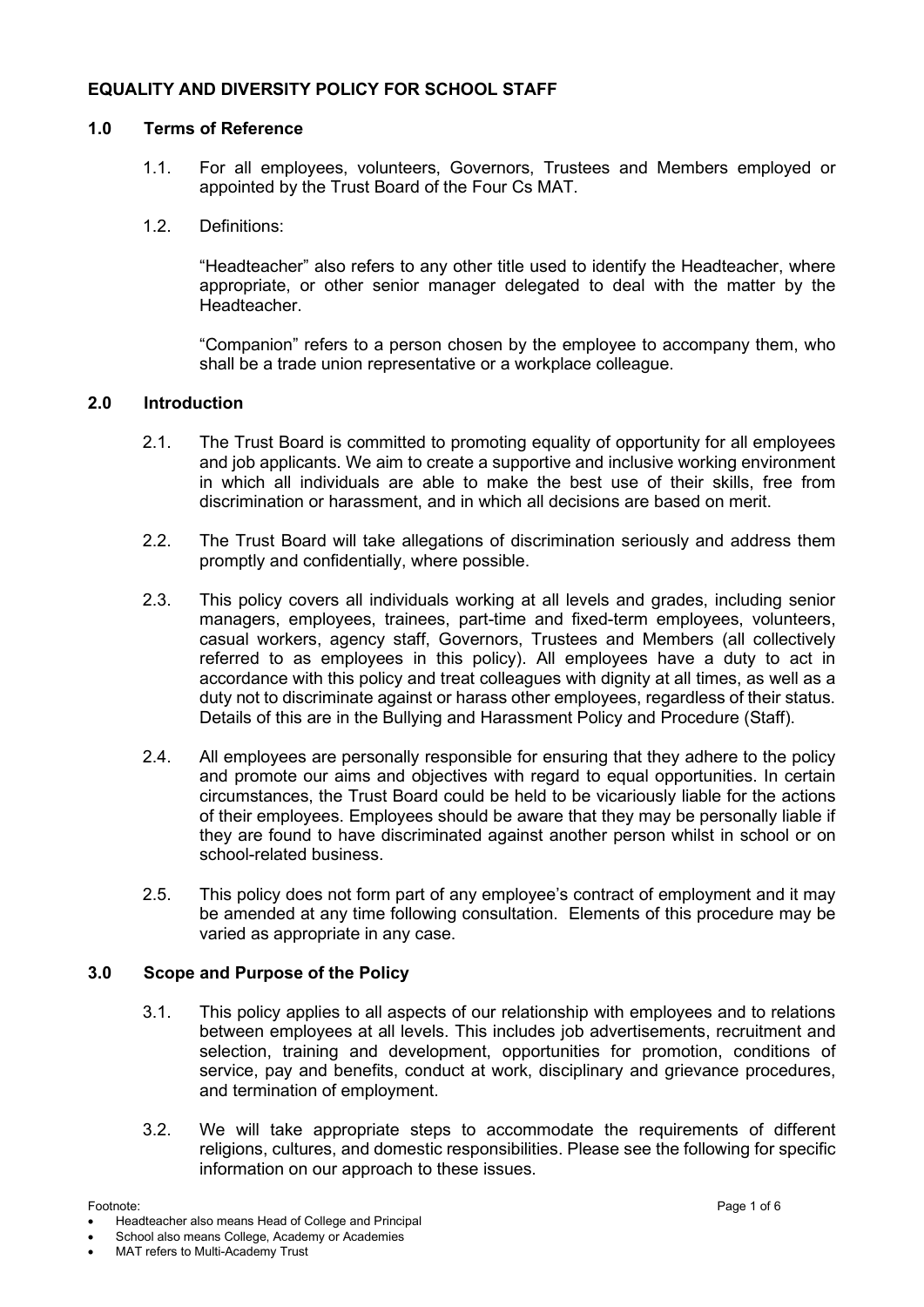#### **4.0 Protected Characteristics**

- 4.1. Discrimination is being treated unfairly for one of the following reasons:
	- Age
	- **Disability**
	- Being married or in a civil partnership
	- Pregnancy or maternity
	- Race (including colour, nationality, ethnic or national origin)
	- Religion or belief
	- Sex
	- Sexual orientation
	- Gender reassignment
- 4.2. These are called protected characteristics in the Equality Act 2010. Discrimination based on any of these protected characteristics is against the law.

#### **5.0 How can you be Discriminated Against?**

- 5.1. Discrimination by or against an employee is generally prohibited unless there is a specific legal exemption. Discrimination may be direct or indirect and it may occur intentionally or unintentionally.
- 5.2. Direct discrimination occurs where someone is treated less favourably because of one or more of the protected characteristics set out above. For example, rejecting an applicant on the grounds of their race because they would not "fit in" would be direct discrimination.
- 5.3. Indirect discrimination is where there is a provision, criterion or practice that applies to everyone but adversely affects people with a particular protected characteristic more than others and is not justified. For example, a requirement to work full time adversely affects women because they generally have greater childcare commitments than men. Such a requirement will be discriminatory unless it is objectively justified.
- 5.4. Harassment related to any of the protected characteristics is prohibited. Harassment is unwanted conduct that has the purpose or effect of violating someone's dignity or creating an intimidating, hostile, degrading, humiliating or offensive environment for them. Harassment is dealt with further in the Bullying and Harassment Policy and Procedure (Staff).
- 5.5. Victimisation is also prohibited. This is less favourable treatment of someone who has complained or given information about discrimination or harassment or supported someone else's complaint.

#### **6.0 Employee Training, Promotion and Conditions of Service**

6.1. All managers must set an appropriate standard of behaviour, lead by example and ensure that those they manage adhere to the policy and promote our aims and objectives with regard to equal opportunities. Managers will be given appropriate training on equal opportunities awareness and equal opportunities recruitment and selection best practice. The Headteacher has overall responsibility for equal opportunities training.

- School also means College, Academy or Academies
- MAT refers to Multi-Academy Trust

Footnote: Page 1 of 6 • Headteacher also means Head of College and Principal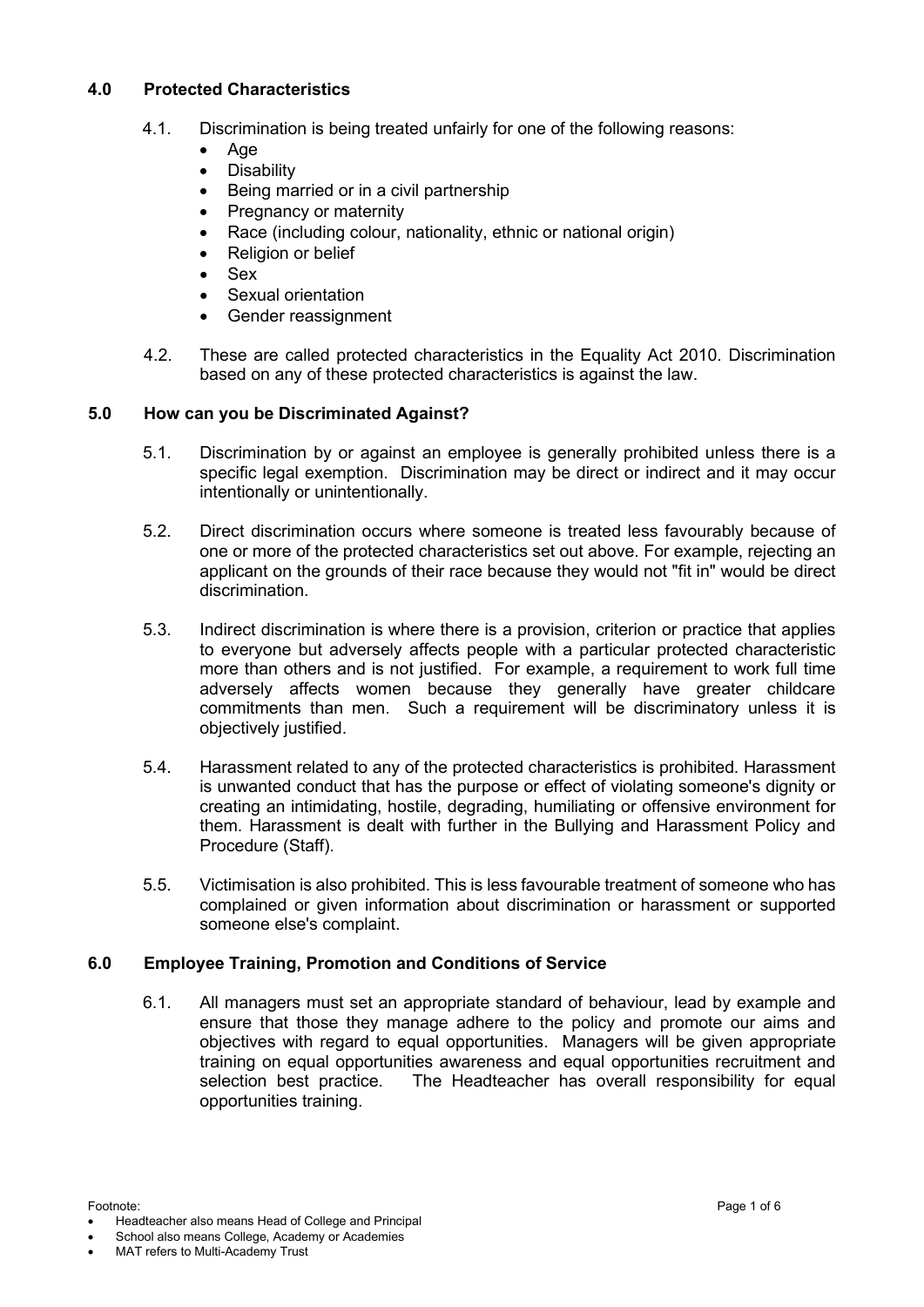- 6.2. Employee training needs will be identified through regular appraisals. All employees will be given appropriate access to training to enable them to progress within the organisation and all promotion decisions will be made on the basis of merit. Workforce composition and promotions will be regularly monitored to ensure equality of opportunity at all levels of the organisation. Where appropriate, steps will be taken to identify and remove unjustified barriers and to meet the special needs of disadvantaged or underrepresented groups.
- 6.3. Our conditions of service, benefits and facilities are reviewed regularly to ensure that they are available to all employees who should have access to them and that there are no unlawful obstacles to accessing them.

#### **7.0 Discipline and Termination of Employment**

- 7.1. We will ensure that disciplinary procedures and penalties are applied without discrimination, whether they result in disciplinary warnings, dismissal or other disciplinary action.
- 7.2. We will ensure that redundancy criteria and procedures are fair and objective and are not directly or indirectly discriminatory.

#### **8.0 Disability Discrimination**

- 8.1. If you are disabled or become disabled, we encourage you to tell us about your condition so that we can support you as appropriate.
- 8.2. If you experience difficulties at work because of your disability, you should speak to your line manager to discuss any reasonable adjustments that would help overcome or minimise the difficulty. Your line manager may wish to consult with you and your medical adviser/s about possible adjustments. We will consider the matter carefully and try to accommodate your needs. If we consider a particular adjustment would not be reasonable, we will explain our reasons and try to find an alternative solution where possible.
- 8.3. We will monitor the physical features of our premises to consider whether they place disabled workers and job applicants at a substantial disadvantage compared to other employees. Where reasonable, we will take steps to improve access for disabled employees.

#### **9.0 Fixed-term Employees, Casual and Agency Workers**

9.1. We monitor our use of fixed-term employees, casual and agency workers, and their conditions of service, to ensure that they are being offered appropriate access to benefits, training, promotion and permanent employment opportunities. We will, where relevant, monitor their progress to ensure that they are accessing permanent vacancies.

#### **10.0 Part-time Work**

10.1. We monitor the conditions of service of part-time employees and their progression to ensure that they are being offered appropriate access to benefits and training and promotion opportunities. We will ensure requests to alter working hours are dealt with appropriately under our Flexible Working Policy.

Footnote: Page 1 of 6 • Headteacher also means Head of College and Principal